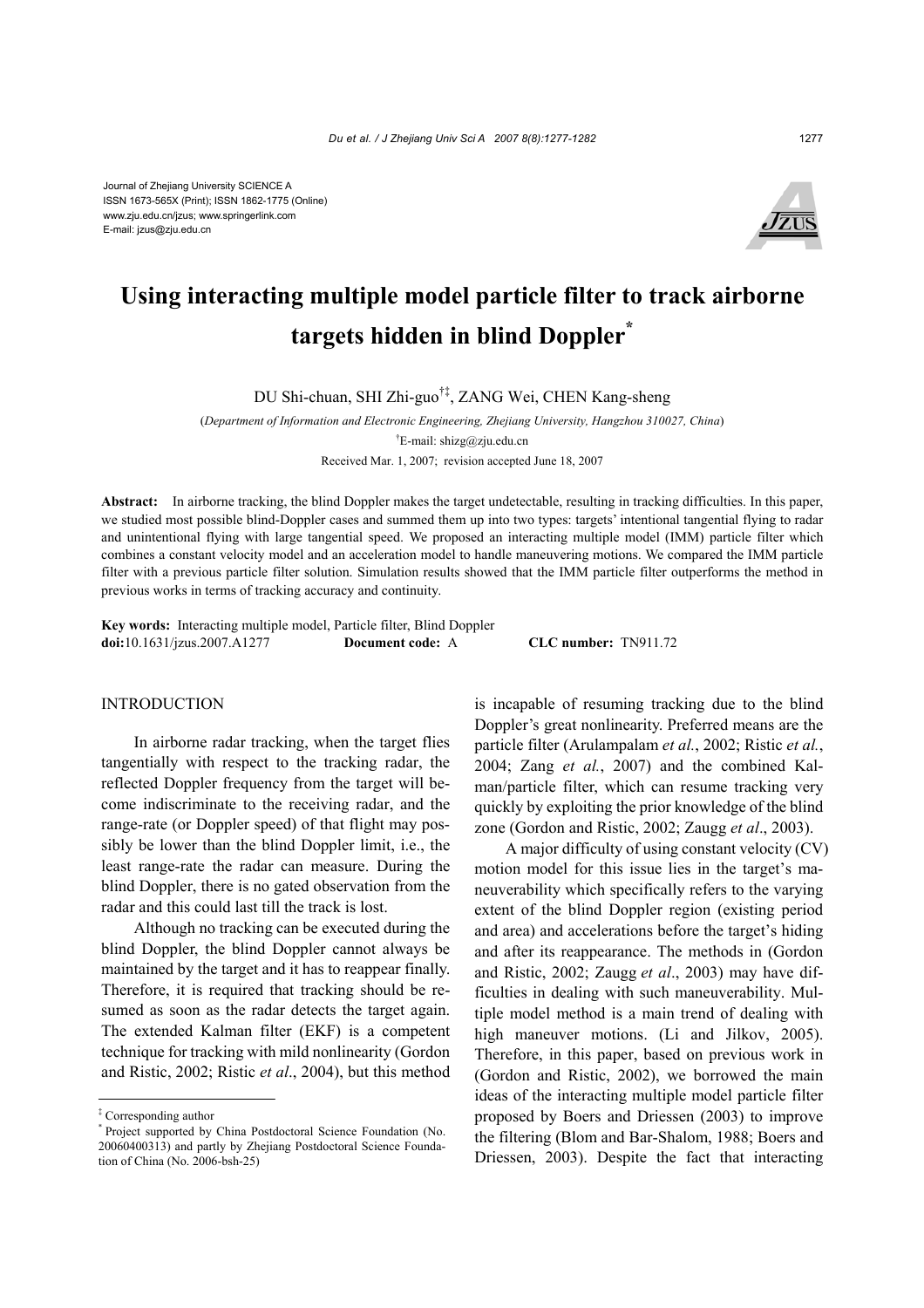multiple model method enhances system complexity, it requires fewer particles than single CV model to obtain the same or better performance.

The rest of this paper is organized as follows. Section 2 describes the movement model. Section 3 introduces the generalized types of the blind Doppler. Section 4 describes the algorithm of the interacting multiple model particle filter, and Section 5 presents the simulation results. Finally we conclude the paper.

#### MOVEMENT MODEL

The movement is described efficiently by two models: CV model and the acceleration model. We do not know the true acceleration beforehand, therefore a specified process noise is added to make the acceleration adjust itself. The detail will be discussed later.

The state dynamics are:

$$
\mathbf{x}_{k+1} = F(\mathbf{x}_k, T_k, m) + \Gamma(T_k, m)\mathbf{v}_k(m), \tag{1}
$$

where  $m=\{1,2\}$ .  $m=1$  corresponds to the CV model, and *m*=2 corresponds to the acceleration model. State evolutions of the two modes are given below:

$$
F(\mathbf{x}_k, T_k, 1) = \begin{bmatrix} 1 & T_k & 0 & 0 \\ 0 & 1 & 0 & 0 \\ 0 & 0 & 1 & T_k \\ 0 & 0 & 0 & 1 \end{bmatrix} \mathbf{x}_k, \text{ with } \mathbf{x}_k = \begin{bmatrix} x_k \\ v_{x_k} \\ y_k \\ v_{y_k} \end{bmatrix},
$$
  
and 
$$
T(T_k, 1) = \begin{bmatrix} a_s T_k^2 / 2 & 0 \\ a_s T_k & 0 \\ 0 & a_s T_k^2 / 2 \\ 0 & 0 & a_s T_k \end{bmatrix} \text{ for mode 1;}
$$
  

$$
F(\mathbf{x}_k, T_k, 2) = \begin{bmatrix} 1 & T_k & T_k^2 / 2 & 0 & 0 & 0 \\ 0 & 1 & T_k & 0 & 0 & 0 \\ 0 & 0 & 1 & 0 & 0 & 0 \\ 0 & 0 & 0 & 1 & T_k & T_k^2 / 2 \\ 0 & 0 & 0 & 0 & 1 & T_k \\ 0 & 0 & 0 & 0 & 0 & 1 \end{bmatrix} \mathbf{x}_k,
$$
  
with state  $\mathbf{x}_k = \begin{bmatrix} x_k & v_{x_k} & a_{x_k} & y_k & v_{y_k} & a_{y_k} \end{bmatrix}^T$ ,

and 
$$
\Gamma(T_k, 2) = \begin{bmatrix} a_{x_m} T_k^2 / 2 & 0 \\ a_{x_m} T_k & 0 \\ a_{x_m} & 0 \\ 0 & a_{y_m} T_k^2 / 2 \\ 0 & a_{y_m} T_k \\ 0 & a_{y_m} \end{bmatrix}
$$
 for mode 2.

 $T_k = t_{k+1} - t_k$ , and  $v_k(1)$  is a 2×1 white Gaussian noise vector with covariance matrix  $Q(T_k) = \sigma_v^2 I_{2 \times 2}$ .  $v_k(2)$  is 2×1 uniformly distributed noise, while  $a_x$  and  $a_y$ 

are set to be the maximum acceleration along *x*-axis and *y*-axis respectively. This process noise for mode 2 can handle acceleration maneuverability from zero to maximum acceleration, as remarked by Boers and Driessen (2003).

The measurement equation is

$$
z_k=h(x_k)+w_k,\t\t(2)
$$

where  $z_k = [X_k, Y_k, rr_k]^T$  consists of position and range-rate measurements  $X_k$ ,  $Y_k$ ,  $rr_k$ . The unbiased conversions of measurements from polar coordinate to Cartesian coordinate are given by  $X_k = \lambda^{-1} r_k \cos \theta_k$ ,  $Y_k = \lambda^{-1} r_k \sin \theta_k$ , with  $\lambda = \exp(-\sigma_\theta^2/2)$  being the bias compensation factor (Mo *et al.*, 1998).  $\sigma_r$ ,  $\sigma_{rr}$  and  $\sigma_{\theta}$ are the standard deviation for range, range-rate and azimuth respectively.

Measurement noise  $w_k$  is a  $3 \times 1$  zero-mean Gaussian vector with covariance matrix

$$
\boldsymbol{R}_{k} = \begin{bmatrix} \sigma_{X_{k}}^{2} & \sigma_{X_{k}Y_{k}}^{2} & 0 \\ \sigma_{X_{k}Y_{k}}^{2} & \sigma_{Y_{k}}^{2} & 0 \\ 0 & 0 & \sigma_{r_{k}}^{2} \end{bmatrix},
$$
(3)

 $v_k$  and  $w_k$  are assumed to be independent. The nonlinear function is defined as

$$
h(x_k) = \left[ x_k \quad y_k \quad \frac{x_k v_{x_k} + y_k v_{y_k}}{\sqrt{x_k^2 + y_k^2}} \right]^\mathrm{T} . \tag{4}
$$

The position variances and their cross-covariance are (Mo *et al*., 1998)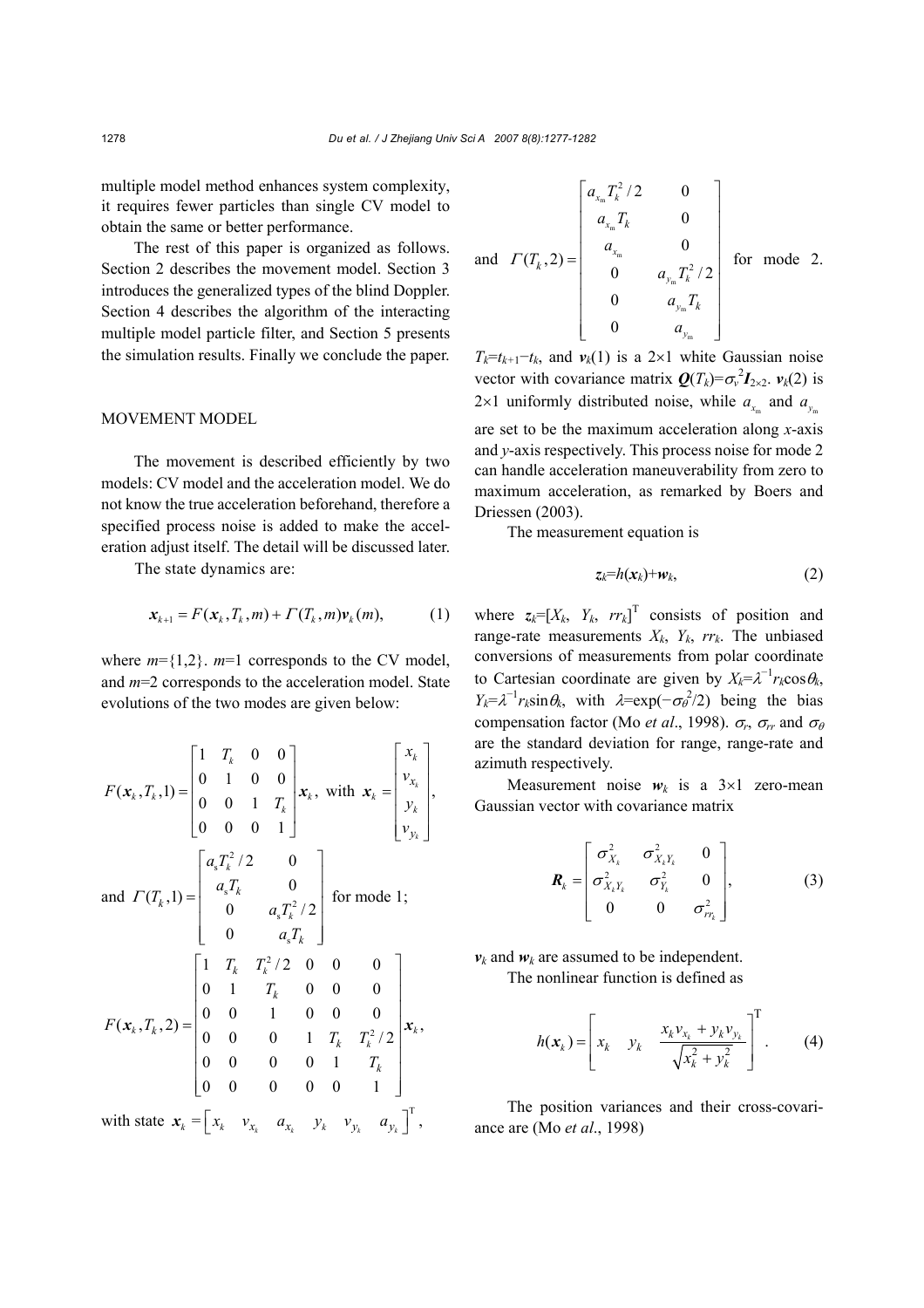$$
\begin{cases}\n\sigma_{x_k}^2 = (\lambda^{-2} - 2)r_k^2 \cos^2 \theta_k + (r_k^2 + \sigma_k^2)(1 + \lambda^4 \cos 2\theta_k)/2, \\
\sigma_{y_k}^2 = (\lambda^{-2} - 2)r_k^2 \sin^2 \theta_k + (r_k^2 + \sigma_k^2)(1 + \lambda^4 \cos 2\theta_k)/2, \\
\sigma_{x_k y_k}^2 = (\lambda^{-2} - 2)r_k^2 \cos \theta_k \sin \theta_k + (r_k^2 + \sigma_k^2)\lambda^4 \cos 2\theta_k/2,\n\end{cases}
$$
\n(5)

The detection probability is according to

$$
P_{\rm D}(x_k) = \begin{cases} P_{\rm d}, \text{ if } \left| (x_k v_{x_k} + y_k v_{y_k}) / \sqrt{x_k^2 + y_k^2} \right| \ge L_{\rm o}, \\ 0, \text{ else,} \end{cases} (6)
$$

where  $L_0$  is the blind Doppler limit, and  $P_d$  is set to a number less than unity (Gordon and Ristic, 2002).

## CASE STUDY

Under the constant velocity movement premise, there are two typical types of blind Doppler. Type I is intended tangential flying, and Type II is unintended flying leading to the blind Doppler as illustrated in Fig.1. Their true range-rate tracks are shown in Fig.2.

In Type I, starting with constant velocity motions for 30 s, the target makes a 3*g* (Gravity acceleration,

 $g=9.81 \text{ m/s}^2$ ) turn, reappearing from the blind zone by the second 3*g* turn 15 s later, flies at the original velocity for 10 s and makes the third 3*g* turn. Twenty seconds later it reappears at the original velocity. In the whole 120-s flight, the target intends to make two blind Doppler zones as indicated in Fig.1a.

In Type II, the target flies at a constant velocity for 100 s. The absolute value of the range-rate is lower than the blind Doppler limit  $L_0$  for about 10 s because of large tangential velocity.

## ALGORITHM OF INTERACTING MULTIPLE MODEL PARTICLE FILTER

To best highlight the blind Doppler, the target movement in unrestricted area (all areas except for the blind Doppler area) is not our main concern, but the period before it enters the blind Doppler (a transition from unrestricted area to the blind Doppler area) and the period after it reappears (transitions from the blind Doppler area to unrestricted area) are the decisive stages that ensure tracking continuity. Therefore, this algorithm aims at tracking the turns which can be detected and gated in Type I.



**Fig.1 Flight track of Type I (a) and Type II (b)** 



**Fig.2 Range-rate of the flight. (a) Type I; (b) Type II**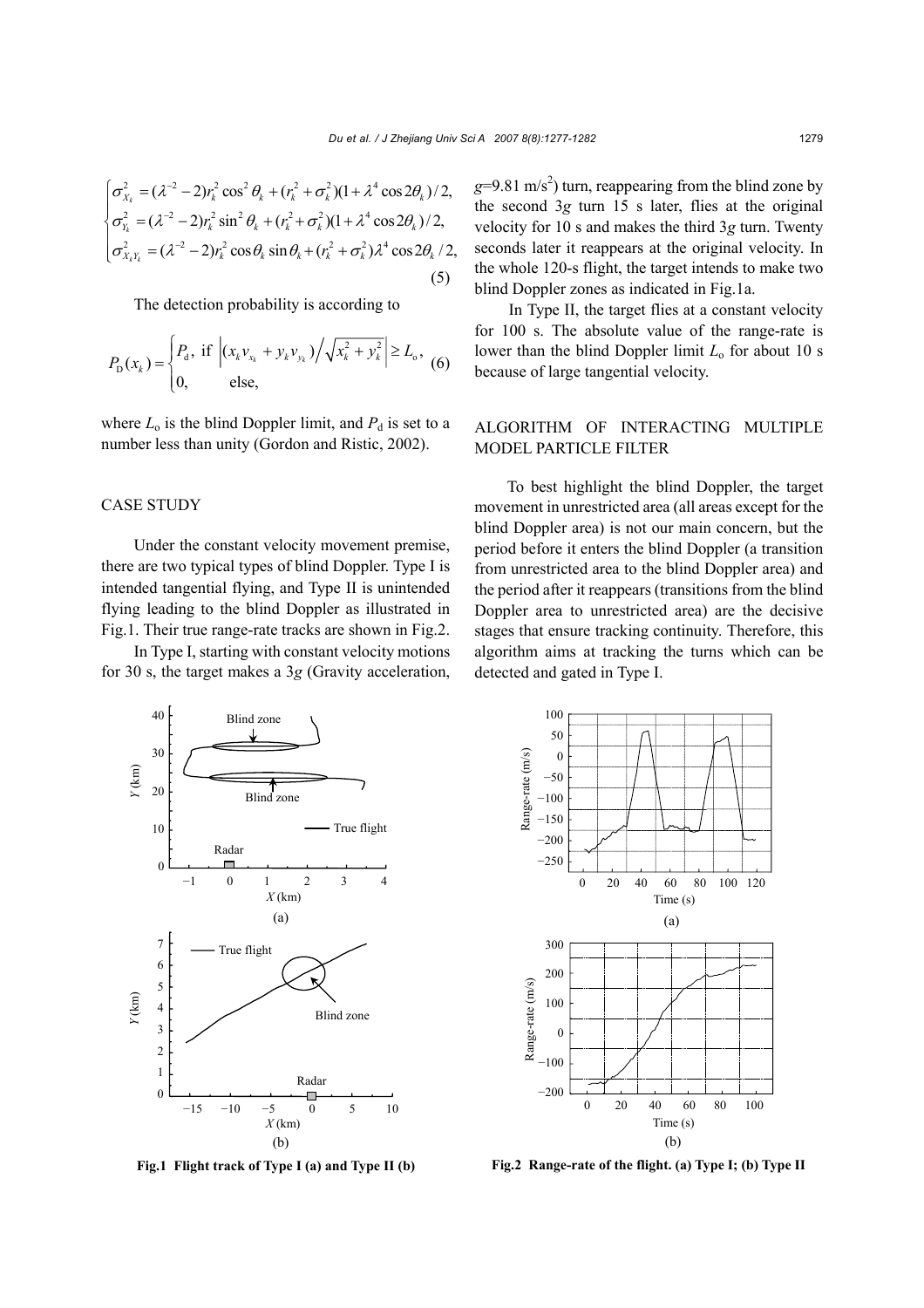Let  $\mathbf{x}_k^{1}(n)$  and  $\mathbf{x}_k^{2}(n)$  (*n*=1, ..., *N*) denote the particles for mode 1 and mode 2 respectively, and  $x_k^{BZ}(n)$  ( $n=1, ..., 2N$ ) denote the blind zone particles. Mode transition probability is a Markov chain described as  $p_{ij} = p \{ m(k+1) = j | m(k) = i \}.$ 

The IMM particle filter algorithm is given below: **Initialization:** *k***=1.** 

Draw sample  $x_k^1(n)$ ,  $x_k^2(n)$  from  $p(x_1)$ . Set  $p_1^{\text{BZ}}=0.$ 

*k*=2, 3, …

(1) If  $P_d$ >0 and  $p_{k-1}$ <sup>BZ</sup>==0, this means the target is detected and was in unrestricted area in previous sample time.

**Interaction stage (mixing input):** 

*i*, *j*∈*m*={1, 2}.

Mixing probabilities:

$$
\mu_{i|j}(k-1|k-1) = p_{ij}\mu_i(k-1)/c_j, \ c_j = \sum_{i \in m} p_{ij}\mu_i(k-1).
$$

A priori probability density for drawing samples  $\hat{\mathbf{x}}_{k-1}^{j}(n)$  :

$$
\hat{p}_0^j(\mathbf{x}_{k-1}^{0j} | \mathbf{Z}_{k-1}) = \sum_{i \in m} \hat{p}^i(\mathbf{x}_{k-1}^i | \mathbf{Z}_{k-1}) \mu_{i,j}^j(k-1 | k-1).
$$

where  $\mathbf{Z}_{k-1}$  is measurement sequence  $\{z_1, \ldots, z_{k-1}\}$ .

**Filtering stage:** 

Predicted samples:

$$
\mathbf{x}_{k}^{i}(n) = F[\hat{\mathbf{x}}_{k-1}^{i}(n), T_{k-1}, i] + \Gamma(T_{k-1}, i)\mathbf{v}_{k-1}(i).
$$

Probability weights:  $w_k^i(n) \propto p[z_k | x_k^i(n)]$ .

Normalised weights: 
$$
w_k^i(n) = \sum_{n=1}^N w_k^i(n)
$$
.

Mean of samples: 
$$
\overline{x}_k^i = \sum_{n=1}^N x_k^i(n) w_k^i(n)
$$
.

Covariance of samples:

$$
P_k^i = \sum w_k^i [\overline{\mathbf{x}}_k^i - \mathbf{x}_k^i(n)][\overline{\mathbf{x}}_k^i - \mathbf{x}_k^i(n)]^{\mathrm{T}}.
$$

Probability density formed by a sum of *N* weighted Gaussian densities:

$$
\widehat{p}^i(\mathbf{x}_k^i\mid \mathbf{Z}_k)=\sum_{n=1}^N w_k^i(n)N[\mathbf{x}_k^i(n),\nu_i P_k^i],
$$

where  $v_i = 0.5 N^{-2/d_i}$ ,  $d_i$  is the dimension of the state vector (Boers and Driessen, 2003).

Predicted output:  $z_k^i(n) = h[x_k^i(n)] + w_k$ .

Mean of predicted output:  $\overline{z}_k^i = \sum_{i=1}^N w_k^i(n) z_k^i(n)$ .  $w_k^i(n)z_k^i(n)$  $\overline{z}_k^i = \sum_{i=1} w_k^i(n) z$ 

Residual covariance:

$$
S_k^i = \sum_{n=1}^N \{h[\mathbf{x}_k^i(n)] - \overline{\mathbf{z}}_k^i\} \{h[\mathbf{x}_k^i(n)] - \overline{\mathbf{z}}_k^i\}^{\mathrm{T}}.
$$

Innovations:  $r_k^i = z_k - \overline{z}_k^i$ . Likelihoods:  $L_k^i = N(r_k^i; 0, S_i^i)$ . Mode probabilities:  $\mu_k^i = L_k^i c_i / c$ ,  $c = \sum_{i \in m} L_k^i c_i$ .  $c = \sum L_k^i$  $=\sum_{i\in m}$ Set  $p_k^{\text{BZ}}=0$ .

Combined output stage:  $\bar{x}_k = \sum \mu_i \bar{x}_k^i$ . *i m*  $\overline{x}_k = \sum_{i \in m} \mu_i \overline{x}$ 

(2) If  $P_d$ >0 and  $p_{k-1}$ <sup>BZ</sup>==1, this means the target is detected but was in blind area in previous sample time.

Set mode probability to  $\mu_i=0.5$ .

Evolve blind particles using mode 1 (assuming only CV motions in blind zone)

$$
\mathbf{x}_{k}^{\text{BZ}}(n) = F[\mathbf{x}_{k-1}^{\text{BZ}}(n), T_{k-1}, 1] + \Gamma(T_{k-1}, 1)\mathbf{v}_{k}(1).
$$

Generate  $x_k^1(n)$ ,  $x_k^2(n)$  from  $x_k^{\text{BZ}}(n)$  with the largest weights (That means selecting *N* particles with the top *N* weights from the 2*N* blind-zone particles).

Next, implement the filtering stage, starting from the "Normalised weights" step.

(3) If  $P_d$ ==0 and  $p_{k-1}$ <sup>BZ</sup>==0, this means the target is in blind area but was in unrestricted area in previous sample time.

 $x_{k-1}^{BZ}(n)$  are generated from the resampling of  $x_{k-1}$ <sup>1</sup>(*n*),  $x_{k-1}$ <sup>2</sup>(*n*) using the resampling method in (Ristic *et al*., 2004).

Evolve particles (assuming only CV motions in blind zone)

$$
\mathbf{x}_{k}^{\text{BZ}}(n) = F[\mathbf{x}_{k-1}^{\text{BZ}}(n), T_{k-1}, 1] + \Gamma(T_{k-1}, 1)\mathbf{v}_{k-1}(1).
$$
  
Set  $p_{k}^{\text{BZ}}=1$ .

(4) If  $P_d$ ==0 and  $p_{k-1}$ <sup>BZ</sup>==1, this means the target is in blind area and was in blind area in previous sample time.

Evolve blind particles using mode 1 (assuming only CV motions in blind zone)

$$
\mathbf{x}_{k}^{\text{BZ}}(n) = F[\mathbf{x}_{k-1}^{\text{BZ}}(n), T_{k-1}, 1] + \Gamma(T_{k-1}, 1)\mathbf{v}_{k}(1).
$$
  
Set  $p_{k}^{\text{BZ}}=1$ .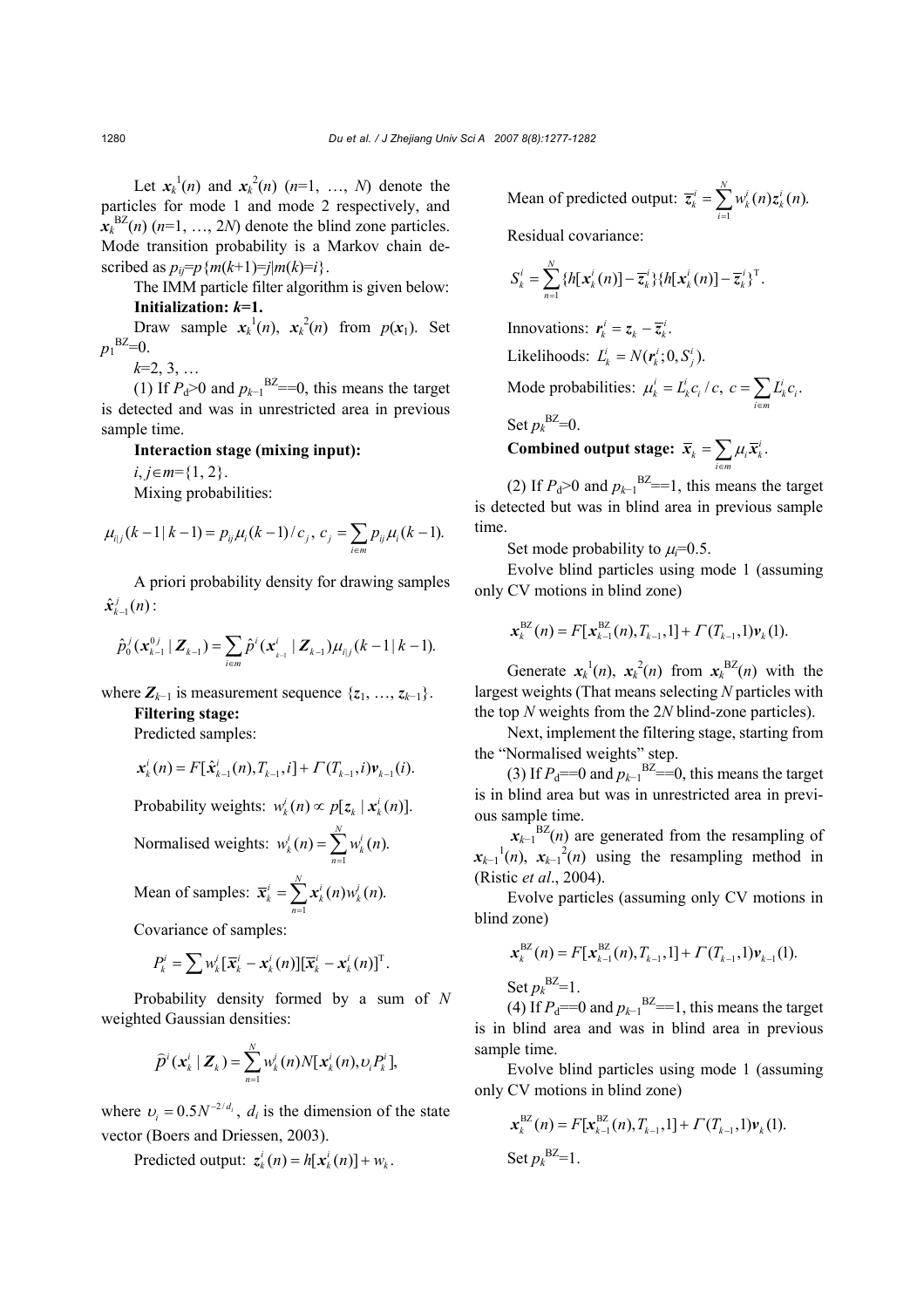## SIMULATION RESULTS

The simulations are carried out by Matlab. We compared the IMM particle filter with the particle filter in (Gordon and Ristic, 2002). We evaluated both filters' performance by average errors and track score *S*. The track score is defined by  $S_k' = S_{k-1} + \delta^+$ ,  $S_k$ =min( $S_k'$ ,1), if target detected and gated with the filter not losing the track; otherwise  $S_k' = S_{k-1} - \delta^-$ ,  $S_k = \max(S_k', 0)$ , where  $\delta^* = 0.02$ ,  $\delta = 0.03$ .



The parameters used in simulations are:  $\sigma_v = 3$ m/s,  $\sigma_r = 5$  m,  $\sigma_{rr} = 5$  m/s and  $\sigma_{\theta} = 0.1$  rad. The sample interval  $T_s=1$  s; the detection probability is  $P_d=0.9$ ;  $L<sub>o</sub>=30$  m/s; and the target speed is 800 km/h. The maneuverability parameters are  $a_s = 5{\sim}10 \text{ m/s}^2$ , and  $a_{x_m} = a_{y_m} = 20 \text{ m/s}^2$ . The mode transition probability

matrix is  $\pi$  $=$  $\begin{bmatrix} 0.95 & 0.05 \\ 0.05 & 0.95 \end{bmatrix}$ .

Fig.3 and Fig.4 show the simulation results of



**Fig.3 Comparison of IMM particle filter and particle filter proposed by Gordon and Ristic (2002). Simulation results of Type I. (a) Average position errors of 50 simulations; (b) Average mode probabilities of 50 simulations; (c) Track score** 

**Fig.4 Comparison of IMM particle filter and particle filter proposed by Gordon and Ristic (2002). Simulation results of Type II. (a) Position errors; (b) Mode probability; (c) Track score**